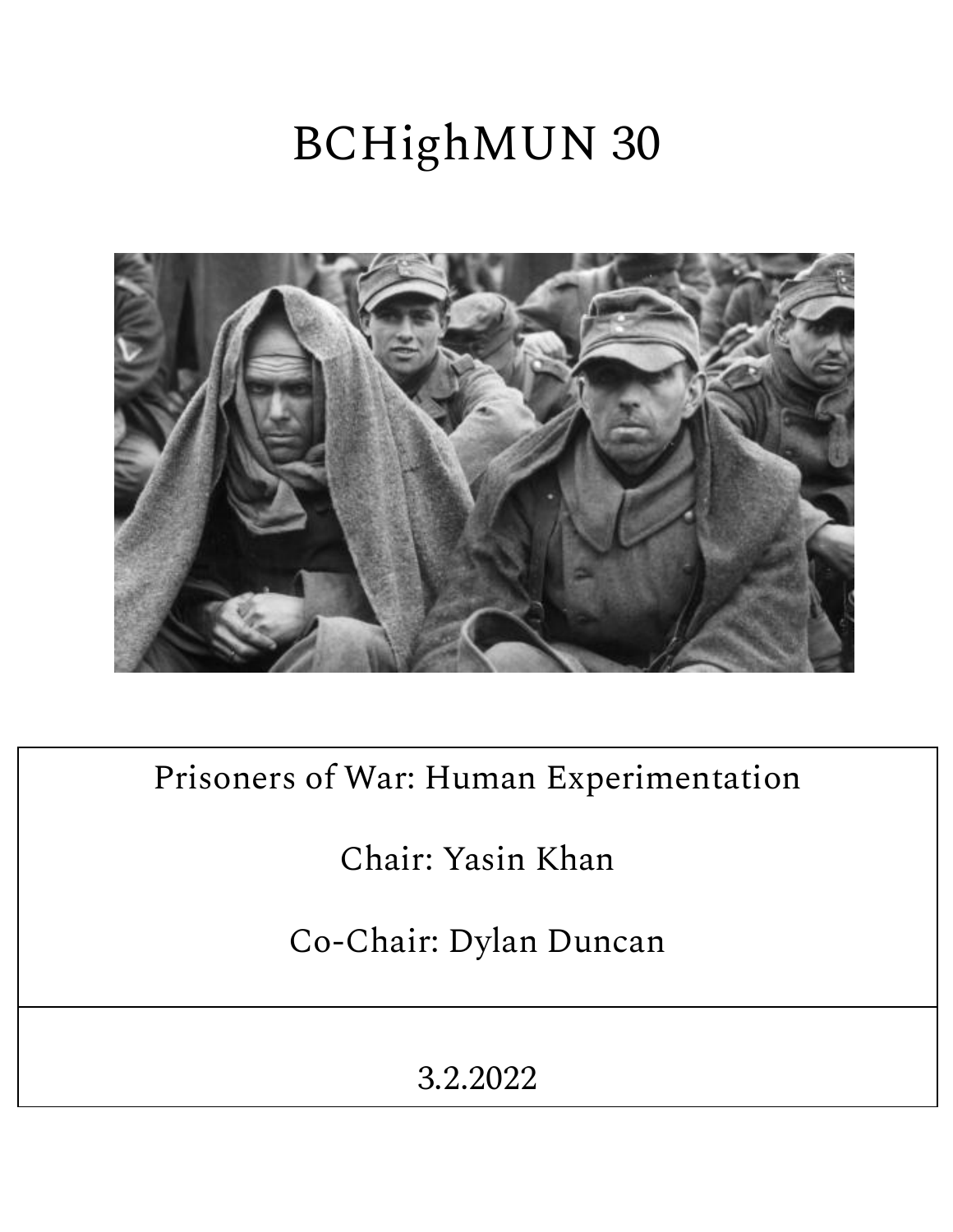# Table of Contents

<span id="page-1-0"></span>

| $2^{\circ}$  |
|--------------|
| $\mathbf{3}$ |
| 4            |
| 5            |
| 9            |
| 10           |
| 11           |
|              |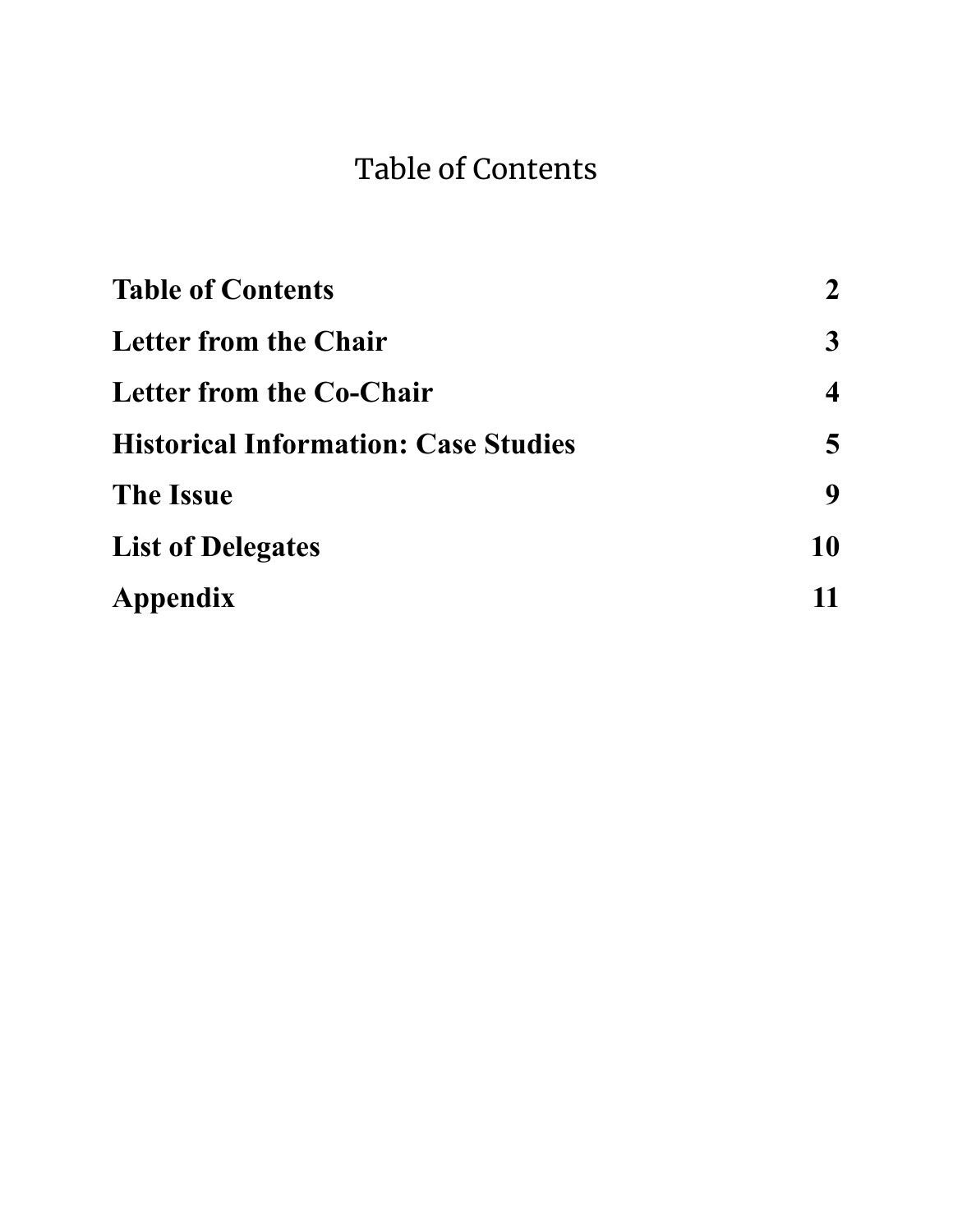# Letter from the Chair

#### <span id="page-2-0"></span>Dear Delegates,

It is my pleasure to welcome you to the committee Rights of Prisoners: Human Experimentation for BCHigh MUN 30! I am very excited to dive into this complex topic and am interested to see how you approach it.. To avoid confusion, everything discussed in this committee will happen as of the present day. I started Model UN during my sophomore year of high school. It has been a really great experience for me because it forces me to get out of my comfort zone.

One of my favorite Model UN moments was being a part of the Crisis Staff at our past conferences. Working with many committees simultaneously gave me much experience on how to keep our debate going. I hope that we can have a substantive debate, and create a worldwide solution to these human rights atrocities worldwide.

Please send your position papers to my email address below before the committee session starts. Especially given how nuanced this topic is and the many factors at play, it will be very helpful to articulate your position ahead of time, and the best paper receives an award.

I look forward to seeing you all at the conference on March 5th. This committee will be best if everyone is prepared, so I hope you all do your research and come ready to have a good time.

Regards,

Yasin Khan '22 Directeur de la Communication BC High Model UN Chair, Human Experimentation Committee [ys.khan22@students.bchigh.edu](mailto:ys.khan22@students.bchigh.edu)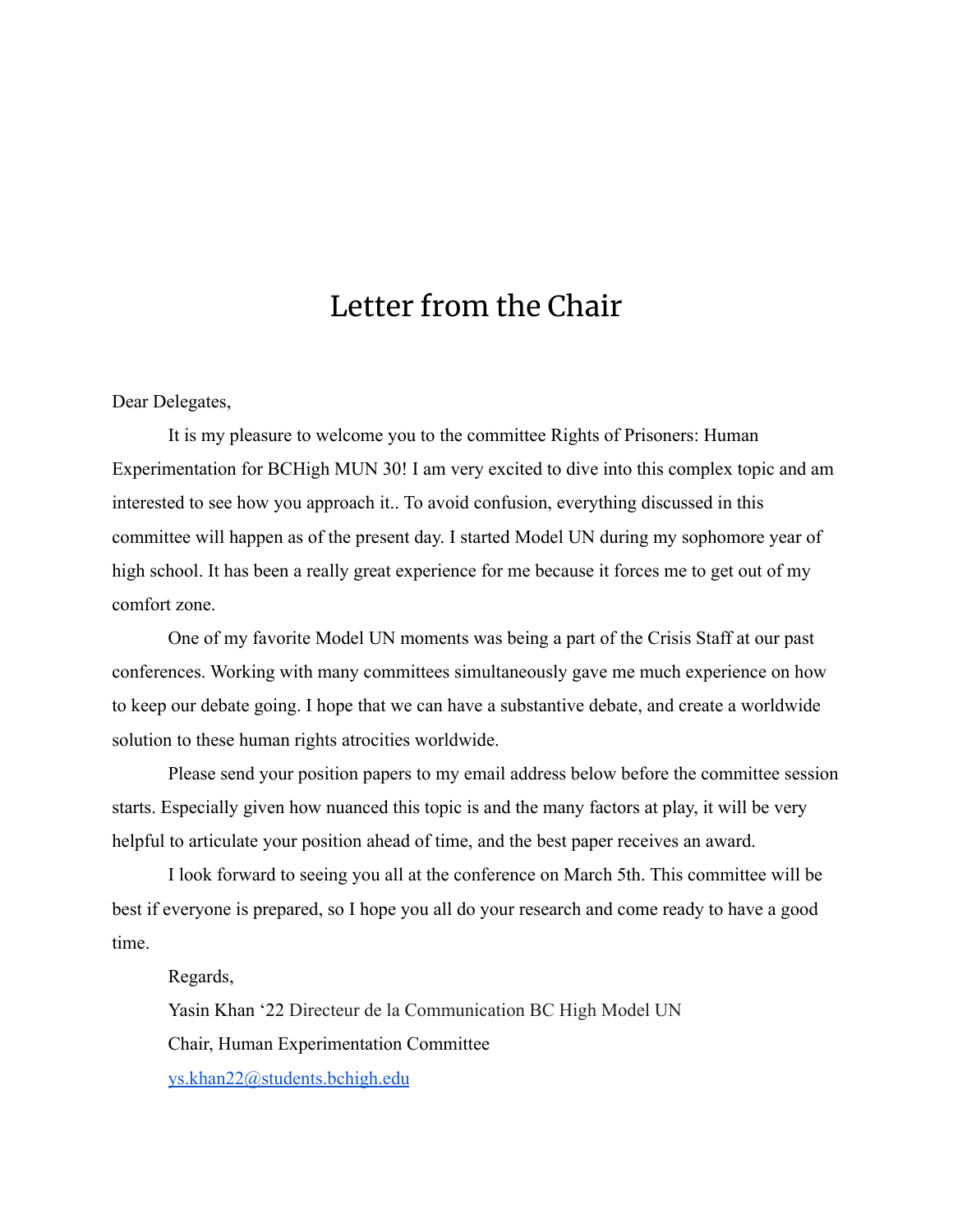# Letter from the Co-Chair

<span id="page-3-0"></span>Hello Delegates,

Welcome to BC High! My name is Dylan Duncan, I am in my senior year at bchigh and this is my third year participating in Model UN. Outside of the classroom, I am on the football and basketball team and enjoy playing videogames and watching TV.

This is my second time co-charing, and the first time was a great experience. I hope to have a similar experience this time around. I hope to hear some interesting points and intense debates from both sides. This is a complex topic, so I look forward to seeing your research and the arguments that arise.

I look forward to meeting you all, and hope to hear some great conversations. And most of all I cannot wait to see the resolutions you guys come up with. Once again look forwards to meeting you all.

Sincerely,

Dylan Duncan Co-Chair, Human Experimentation Committee [dm.duncan22@students.bchigh.edu](mailto:dm.duncan22@students.bchigh.edu)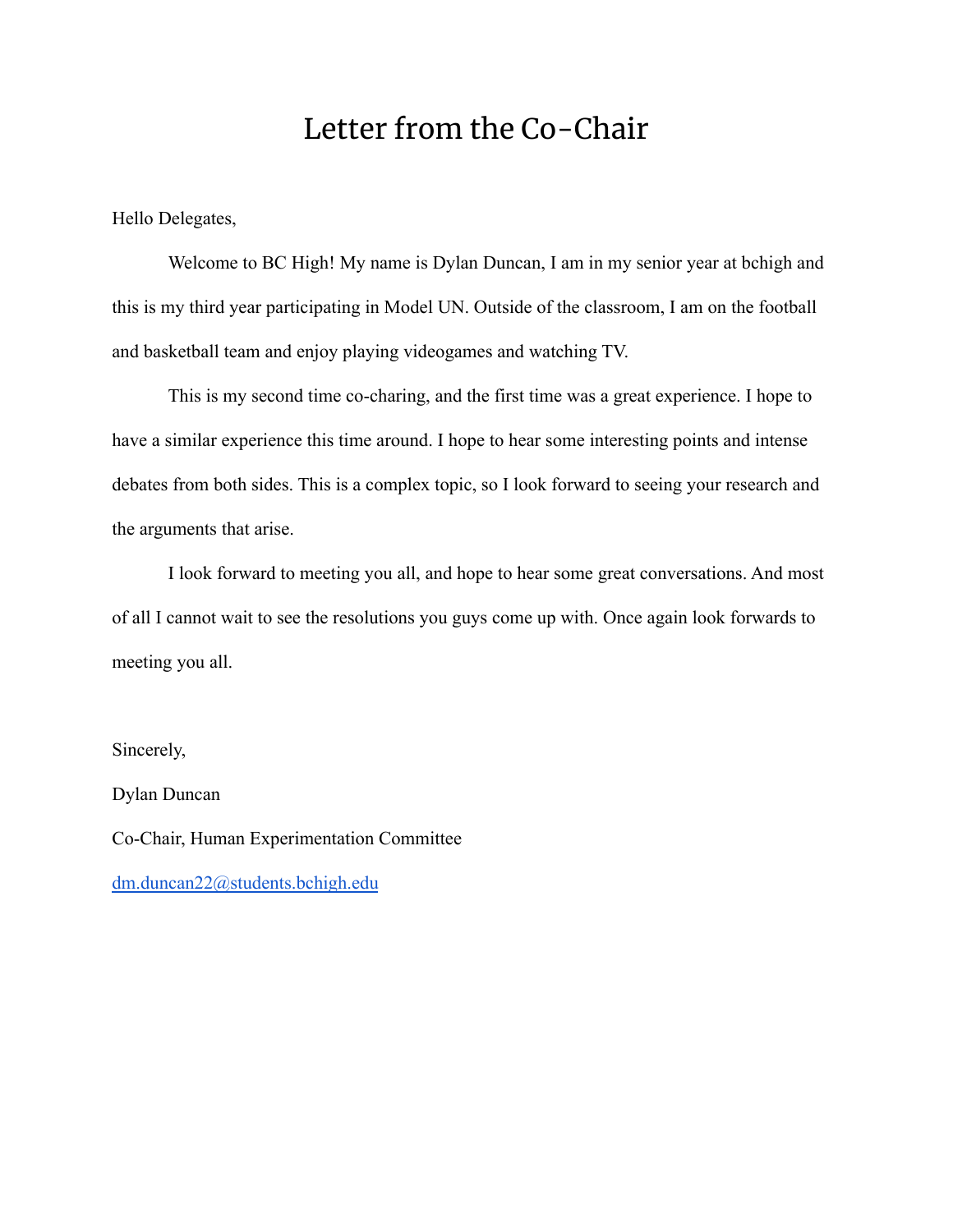### Historical Information: Case Studies

#### <span id="page-4-0"></span>**Japan:**

"The Japanese embarked on a large-scale programme to develop biological weapons during the Second World War. The father of the Japanese biological weapons programme, the radical nationalist Shiro Ishii, thought that such weapons would constitute formidable tools to further Japan's imperialistic plans. He started his research in 1930 at the Tokyo Army Medical School and later became head of Japan's bioweapon programme during the Second World War. At its height, the programme employed more than 5,000 people, and killed as many as 600 prisoners a year in human experiments in just one of its 26 centres. The Japanese tested at least 25 different disease-causing agents on prisoners and unsuspecting civilians. During the war, the Japanese army poisoned more than 1,000 water wells in Chinese villages to study cholera and typhus outbreaks. Japanese planes dropped plague-infested fleas over Chinese cities or distributed them by means of saboteurs in rice fields and along roads. Some of the epidemics they caused persisted for years and continued to kill more than 30,000 people in 1947, long after the Japanese had surrendered<sup>1</sup>."

#### **Nazi Germany:**

Between 1939 and 1945, at least seventy medical research projects involving cruel and often lethal experimentation on human subjects were conducted in Nazi concentration camps. These projects were carried out by established institutions within the Third Reich and fell into three areas: research aimed at improving the survival and rescue of German troops; testing of medical procedures and pharmaceuticals; and experiments that sought to confirm Nazi racial ideology. More than seven thousand victims of such

<sup>1</sup> The History of Biological Warfare." EMBO Reports, vol. 4, no. S1, June 2003, pp. S47–52. embopress.org (Atypon), https://doi.org/10.1038/sj.embor.embor849.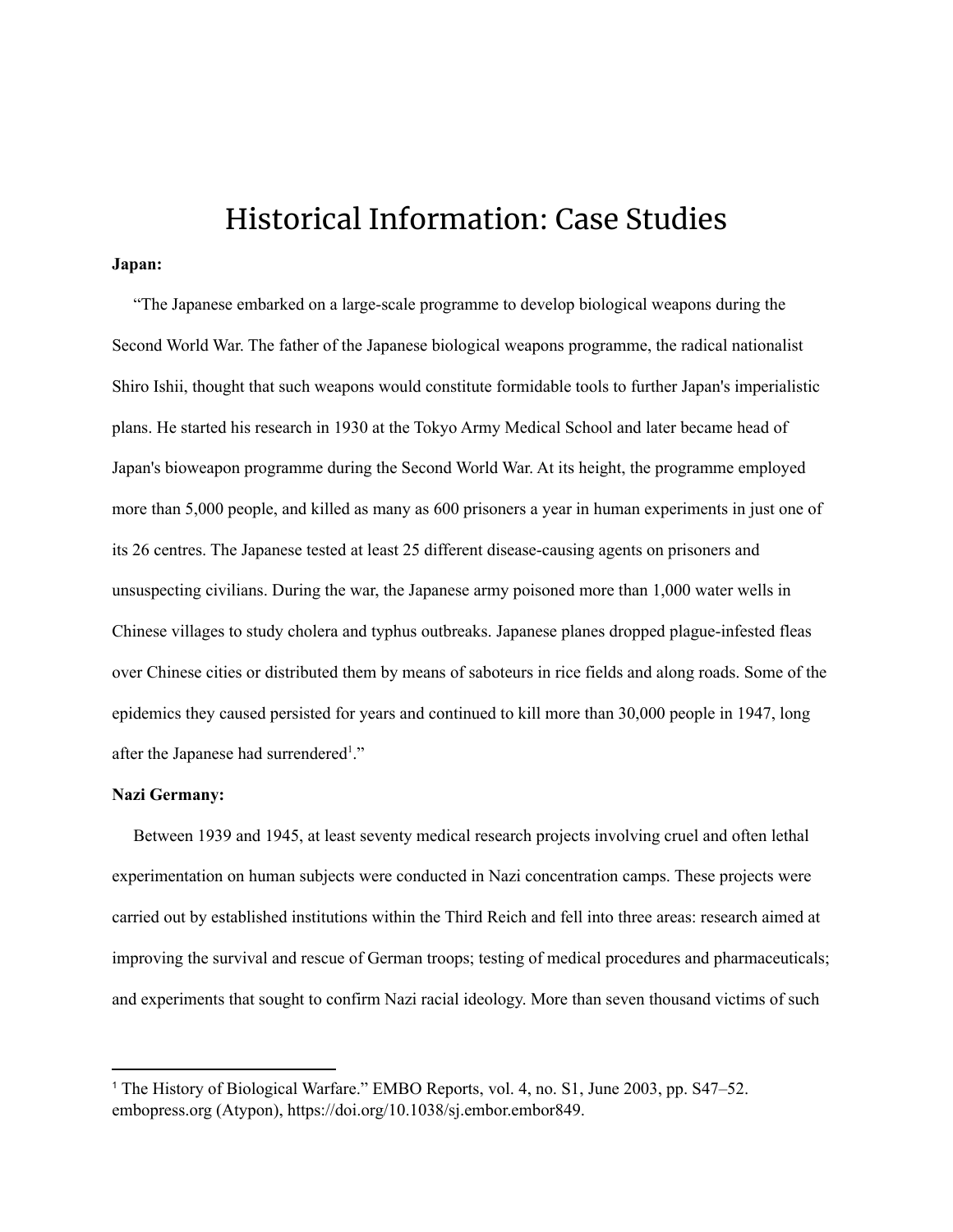medical experiments have been documented. Victims include Jews, Poles, Roma (Gypsies), political prisoners, Soviet prisoners of war, homosexuals, and Catholic priests<sup>2</sup>."

Some of the most notorious experiments include:

"High Altitude: In 1942, Sigmund Rascher and others conducted high-altitude experiments on prisoners at Dachau. Eager to find out how best to save German pilots forced to eject at high altitude, they placed inmates into low-pressure chambers that simulated altitudes as high as 68,000 feet and monitored their physiological response as they succumbed and died. Rascher was said to dissect victims' brains while they were still alive to show that high-altitude sickness resulted from the formation of tiny air bubbles in the blood vessels of a certain part of the brain. Of 200 people subjected to these experiments, 80 died outright and the remainder were executed.

Freezing: To determine the most effective means for treating German pilots who had become severely chilled from ejecting into the ocean, or German soldiers who suffered extreme exposure on the Russian front, Rascher and others conducted freezing experiments at Dachau. For up to five hours at a time, they placed victims into vats of icy water, either in aviator suits or naked; they took others outside in the freezing cold and strapped them down naked. As the victims writhed in pain, foamed at the mouth, and lost consciousness, the doctors measured changes in the patients' heart rate, body temperature, muscle reflexes, and other factors. When a prisoner's internal body temperature fell to 79.7°F, the doctors tried rewarming him using hot sleeping bags, scalding baths, even naked women forced to copulate with the victim. Some 80 to 100 patients perished during these experiments.

For the benefit of the German Army, whose frontline soldiers suffered greatly from gas gangrene, a type of progressive gangrene, doctors at the Ravensbruck concentration camp performed studies to test the effectiveness of sulfanilamide and other drugs in curbing such infections. They inflicted battlefield-like wounds in victims, then infected the wounds with bacteria such as streptococcus, tetanus,

<sup>2</sup> Medical Experiments — United States Holocaust Memorial Museum. https://www.ushmm.org/collections/bibliography/medical-experiments.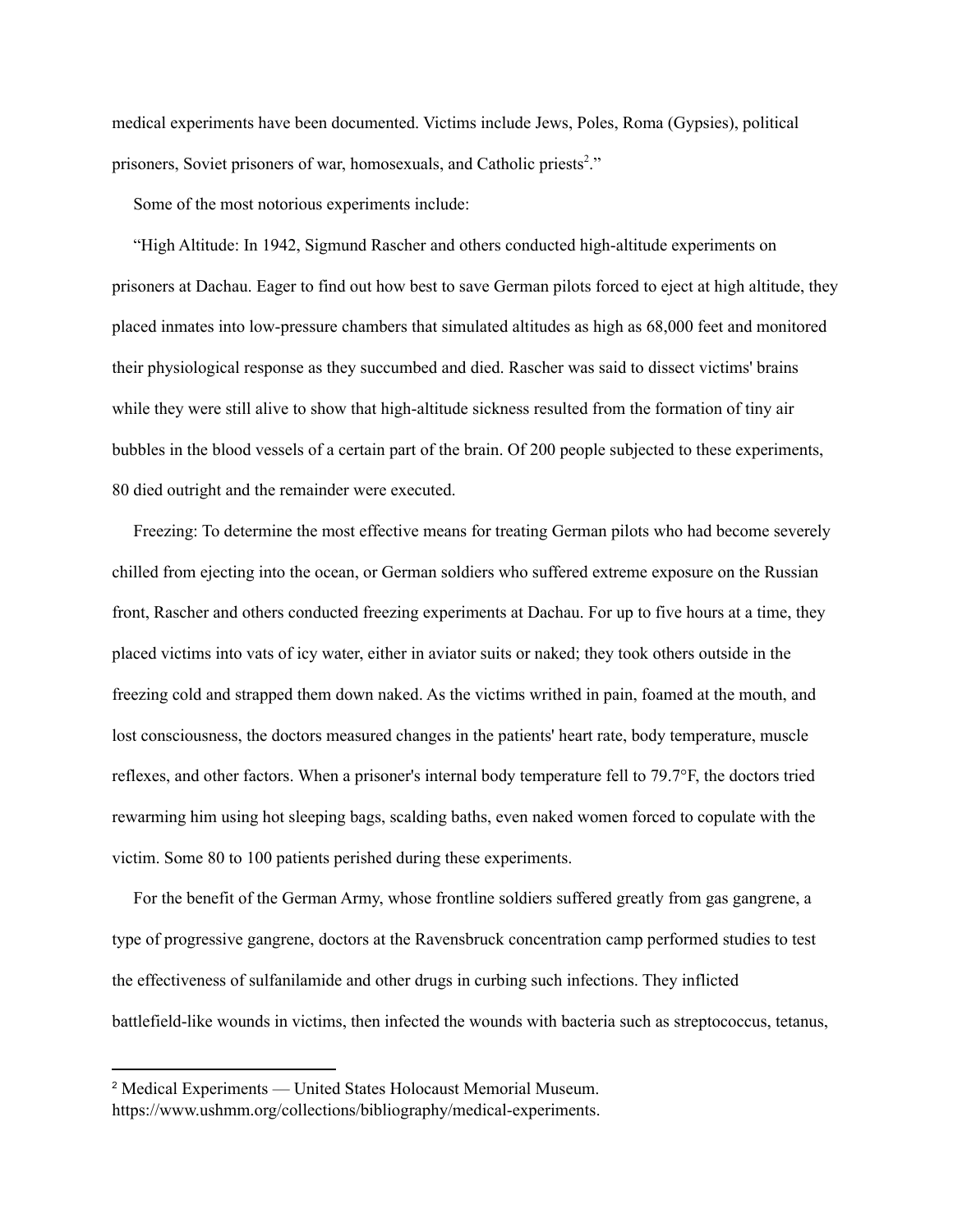and gas gangrene. The doctors aggravated the resulting infection by rubbing ground glass and wood shavings into the wound, and they tied off blood vessels on either side of the injury to simulate what would happen to an actual war wound. Victims suffered intense agony and serious injury, and some of them died as a result.

Twins: In an effort to find ways to more effectively multiply the German race, Dr. Josef Mengele performed experiments on twins at Auschwitz in hopes of plumbing the secrets of multiple births. After taking all the body measurements and other living data he could from selected twins, Mengele and his collaborators dispatched them with a single injection of chloroform to the heart. Of about 1,000 pairs of twins experimented upon, only about 200 pairs survived.

Poison: Researchers at Buchenwald concentration camp developed a method of individual execution by injecting Russian prisoners with phenol and cyanide. Experimenters also tested various poisons on the human body by secreting noxious chemicals in prisoners' food or shooting inmates with poison bullets. Victims who did not die during these experiments were killed to allow the experimenters to perform autopsies.

Tuberculosis: To determine if people had any natural immunities to tuberculosis, and to develop a vaccine against the disease, Dr. Kurt Heissmeyer injected live tubercle bacilli (bacteria that are a major cause of TB) into the lungs of inmates at the Neuengamme concentration camp. About 200 adult subjects died, and Heissmeyer had 20 children from Auschwitz hung in an effort to hide evidence of the experiments from approaching Allied forces.

Bone, muscle, and joint transplantation:To learn if a limb or joint from one person could be successfully attached to another who had lost that limb or joint, experimenters at Ravensbruck amputated legs and shoulders from inmates in useless attempts to transplant them onto other victims. They also removed sections of bones, muscles, and nerves from prisoners to study regeneration of these body parts. Victims suffered excruciating pain, mutilation, and permanent disability as a result.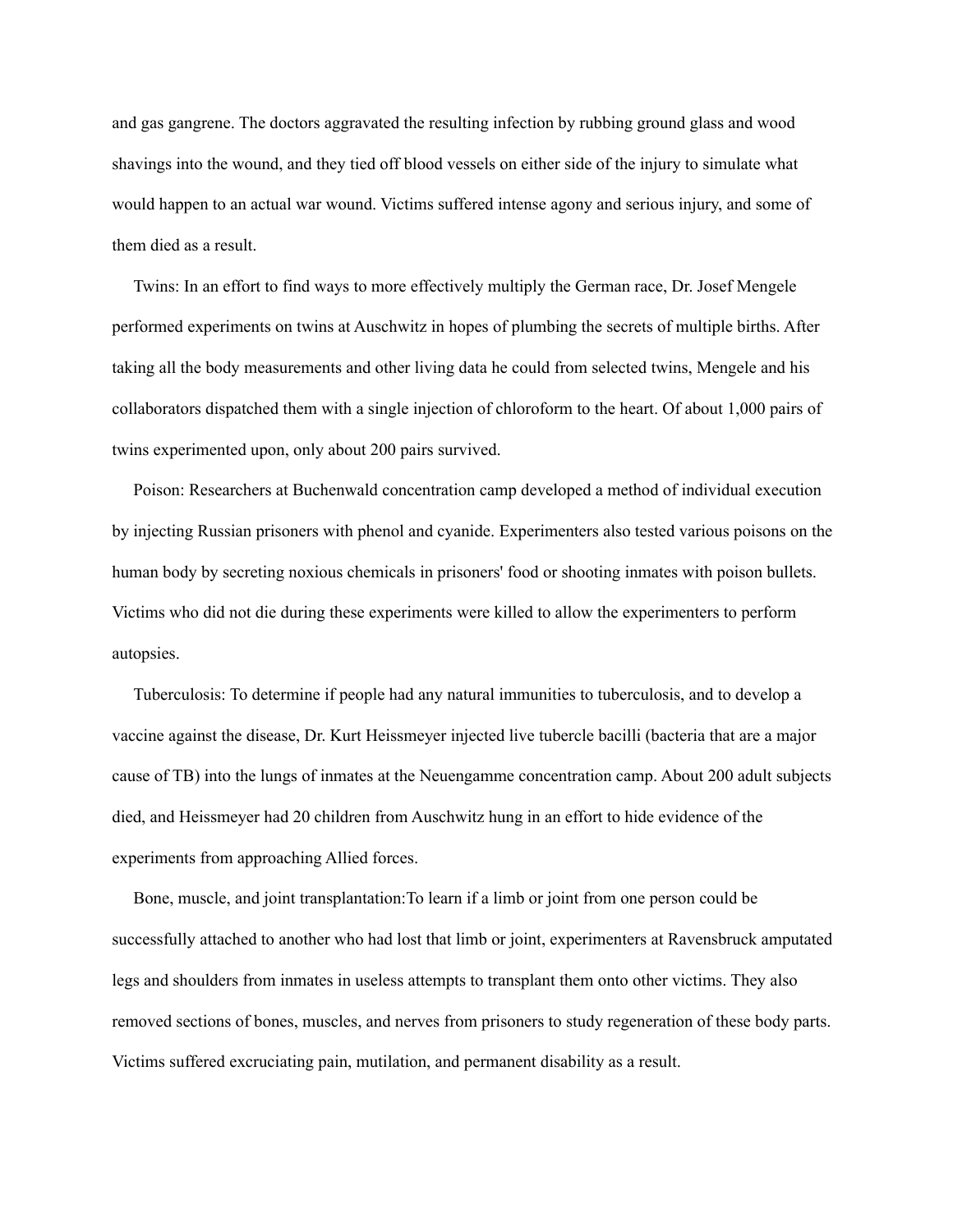Seawater-Dr. Hans Eppinger and others at Dachau conducted experiments on how to make seawater drinkable. The doctors forced roughly 90 Gypsies to drink only seawater while also depriving them of food. The Gypsies became so dehydrated that they reportedly licked floors after they had been mopped just to get a drop of fresh water. The experiments caused enormous pain and suffering and resulted in serious bodily injury<sup>3</sup>."

#### **United States:**

Most of the experiments are 40 to 80 years old, and included giving hepatitis to mental patients in Connecticut, squirting a pandemic flu virus up the noses of prisoners in Maryland, and injecting cancer cells into chronically ill people at a New York hospital. Researchers uncovered 40 ethically dubious experiments by combing through medical journals and news reports at the time.

There were some very noted researchers who were involved in studies that involved infecting mental patients or prisoners, including Jonas Salk, who's famous for inventing the polio vaccine. In an attempt to see if an experimental flu vaccine worked, in 1942 he and his colleagues worked at a state insane asylum in Michigan exposing male patients to the flu. Some of these patients had vaccines, some of them didn't<sup>4</sup>.

<sup>3</sup> NOVA Online | Holocaust on Trial | The Experiments.

https://www.pbs.org/wgbh/nova/holocaust/experiside.html. Accessed 31 Jan. 2022.

<sup>4</sup> "Report: Medical Experiments Conducted on U.S. Prisoners, Patients." PBS NewsHour, 28 Feb. 2011, https://www.pbs.org/newshour/health/medical-slideshow-code.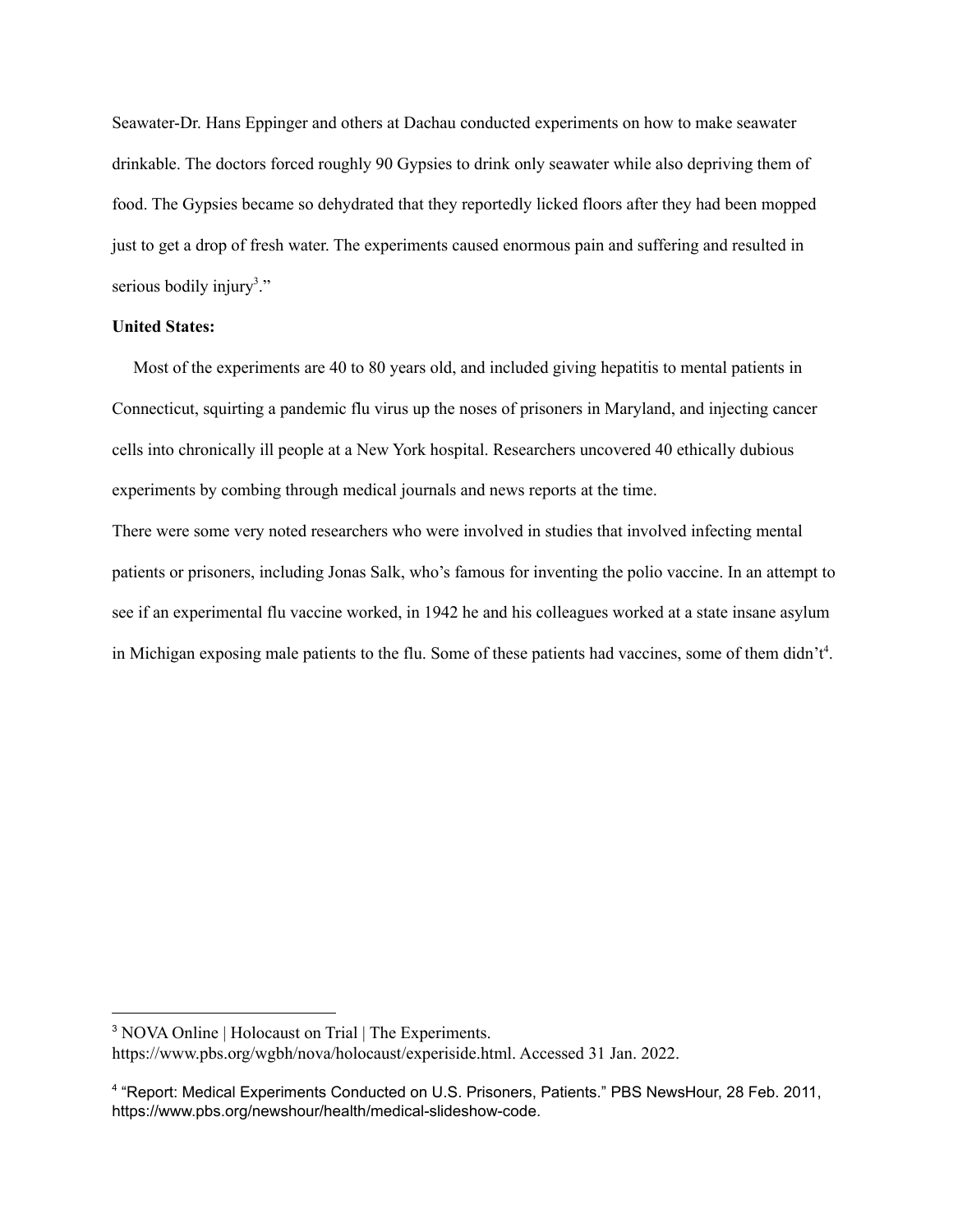# The Issue

<span id="page-8-0"></span>This committee will take place in 2022. Today torture, mistreatment of prisoners, and violation of human rights is prevalent across the planet.

Torture is defined by the UN Convention Against Torture as "...the intentional infliction of severe physical or mental pain or suffering for purposes such as obtaining information or a confession, or punishing, intimidating or coercing someone," and is always illegal. There are a many publically known torture cases in prisons worldwide, while even more cases remain confidential.

#### Questions to Consider

- *1. Are there universal rights granted to prisoners of war? Do nations have an obligation to intervene if they are violated?*
- *2. How can reparations be made to the countries or families of soldiers subject to experimentation?*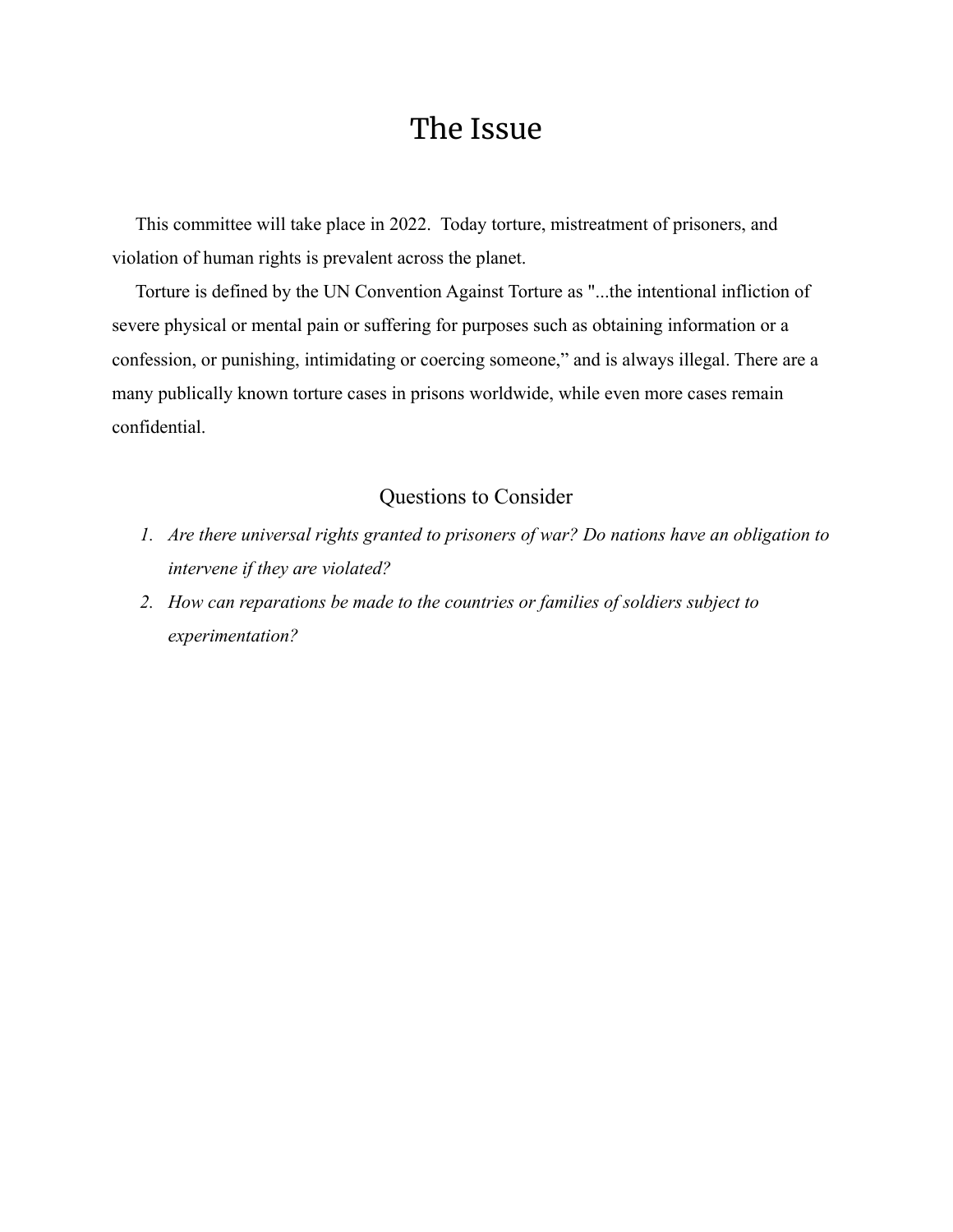# List of Delegates

- <span id="page-9-0"></span>1. Afghanistan
- 2. Bangladesh
- 3. Brazil
- 4. Canada
- 5. China
- 6. Cuba
- 7. Democratic People's Republic of Korea
- 8. Ethiopia
- 9. France
- 10. Germany
- 11. Hungary
- 12. Iran
- 13. Iraq
- 14. Italy
- 15. Japan
- 16. Kazakhstan
- 17. Morocco
- 18. Niger
- 19. Pakistan
- 20. Philippines
- 21. Russian Federation
- 22. Saudi Arabia
- 23. Spain
- 24. Sudan
- 25. Uganda
- 26. United Kingdom of Great Britain and Northern Ireland
- 27. United States of America
- 28. Vietnam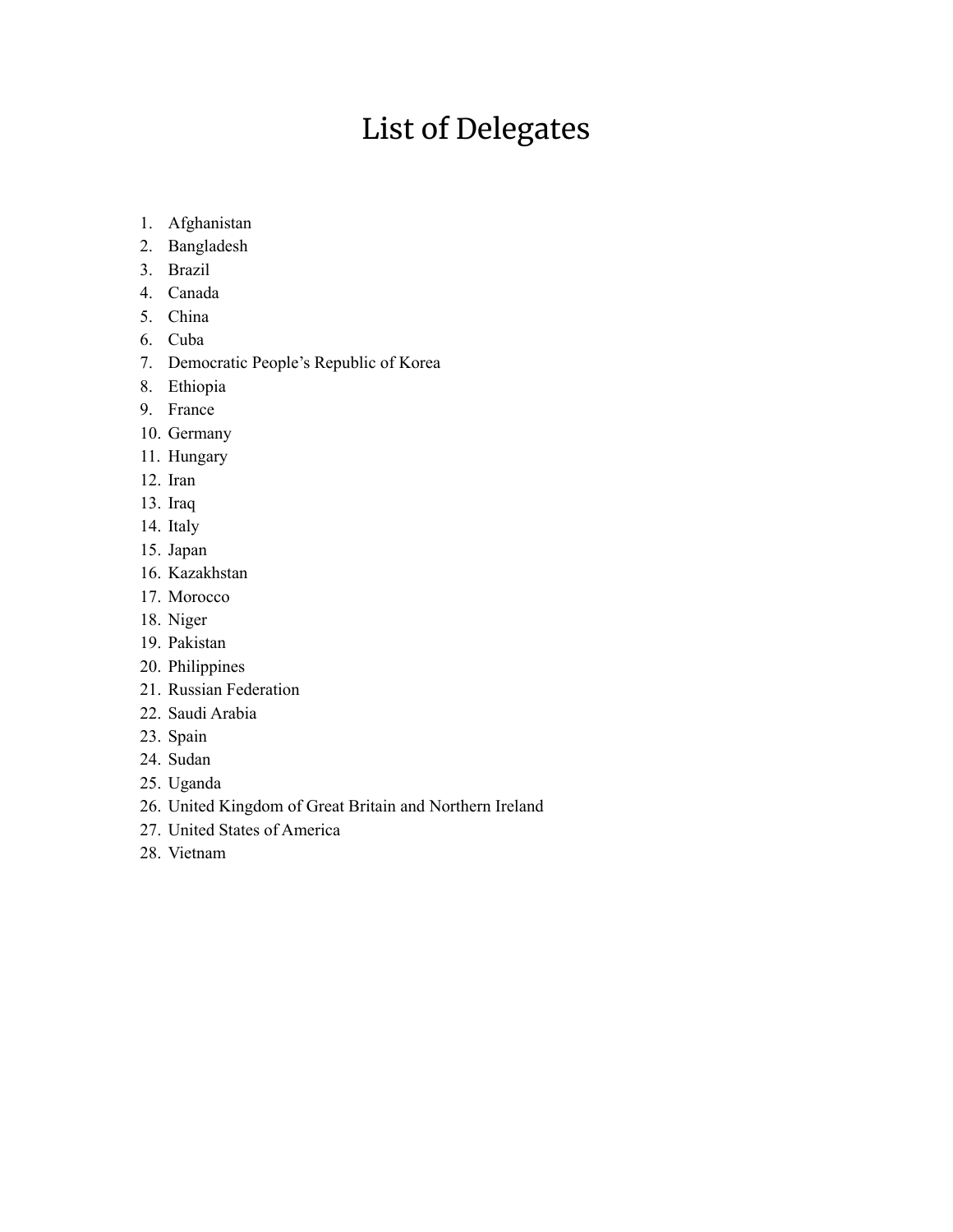# **Appendix**

### <span id="page-10-0"></span>The Rights of Prisoners from the Convention Against Torture

1. All prisoners shall be treated, with the respect due, to their inherent dignity and value as human beings.

2. There shall be no discrimination on the grounds of race, colour, sex, language, religion, political or other opinion, national or social origin, property, birth or other status.

3. It is, however, desirable to respect the religious beliefs and cultural precepts of the group to which prisoners belong, whenever local conditions so require.

4. The responsibility of prisons for the custody of prisoners and for the protection of society against crime shall be discharged in keeping with a State's other social objectives and its fundamental responsibilities for promoting the well-being and development of all members of society.

5. Except for those limitations that are demonstrably necessitated by the fact of incarceration, all prisoners shall retain the human rights and fundamental freedoms set out in the Universal Declaration of Human Rights, and, where the State concerned is a party, the International Covenant on Economic, Social and Cultural Rights, and the International Covenant on Civil and Political Rights and the Optional Protocol thereto, as well as such other rights as are set out in other United Nations covenants.

6. All prisoners shall have the right to take part in cultural activities and education aimed at the full development of the human personality.